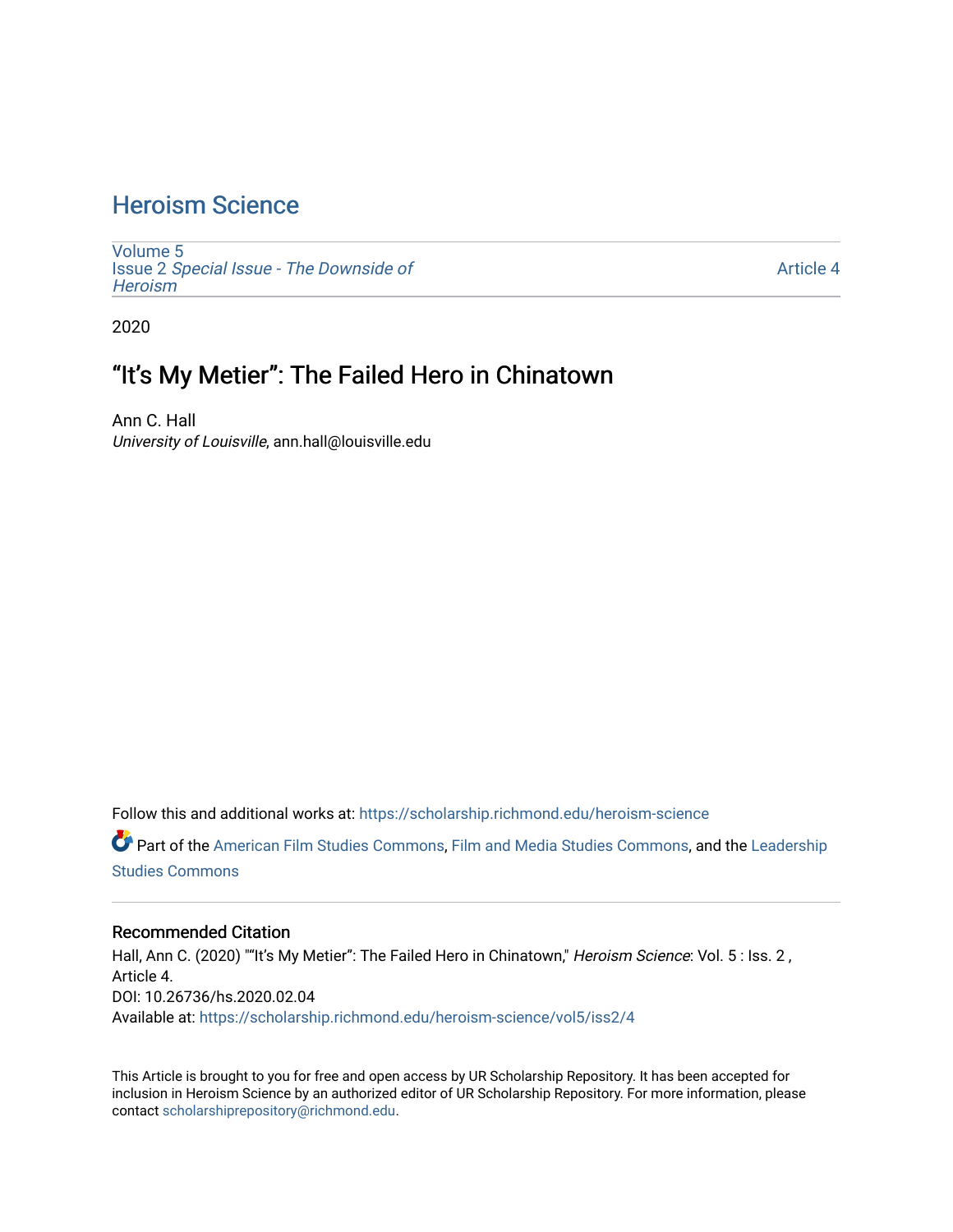*KEYWORDS: Chinatown, tragedy, film, tragic hero, Roman Polanski*

**Article history**

nobly.

*Received: June 30, 2020 Received in revised form: July 20, 2020 Accepted: July 23, 2020 Available online: August 10, 2020*

<sup>1</sup> Copyright 2020 Heroism Science ISSN: 2573-7120 | Licensed under the Creative Commons, Attribution-NonCommercial-NoDerivs (CC By-NC-ND)

**Heroism Science: An Interdisciplinary Journal** (ISSN 2573- 7120) https://scholarship.richmond.edu/heroism-science/

**Vol. 5 No. 2 (2020) pp. 1-16**

# "It's My Metier": The Failed Hero in Chinatown

**ABSTRACT**: Roman Polanski's Chinatown (1974) presents one of film's most memorable failed

heroes, Jake Giddes. Because of its grim ending, critics tend to conclude that it is an existential noir or

a reflection on Polanski's life and times, his escape from the Holocaust as a child, the death of his wife

Sharon Tate, or political events such as Watergate and Vietnam. By examining the film through the

genre of tragedy, Giddes becomes a tragic, not failed, hero, a character who can show us how to suffer

*ANN C. HALL<sup>1</sup>*

*University of Louisville ann.hall@louisville.edu* 

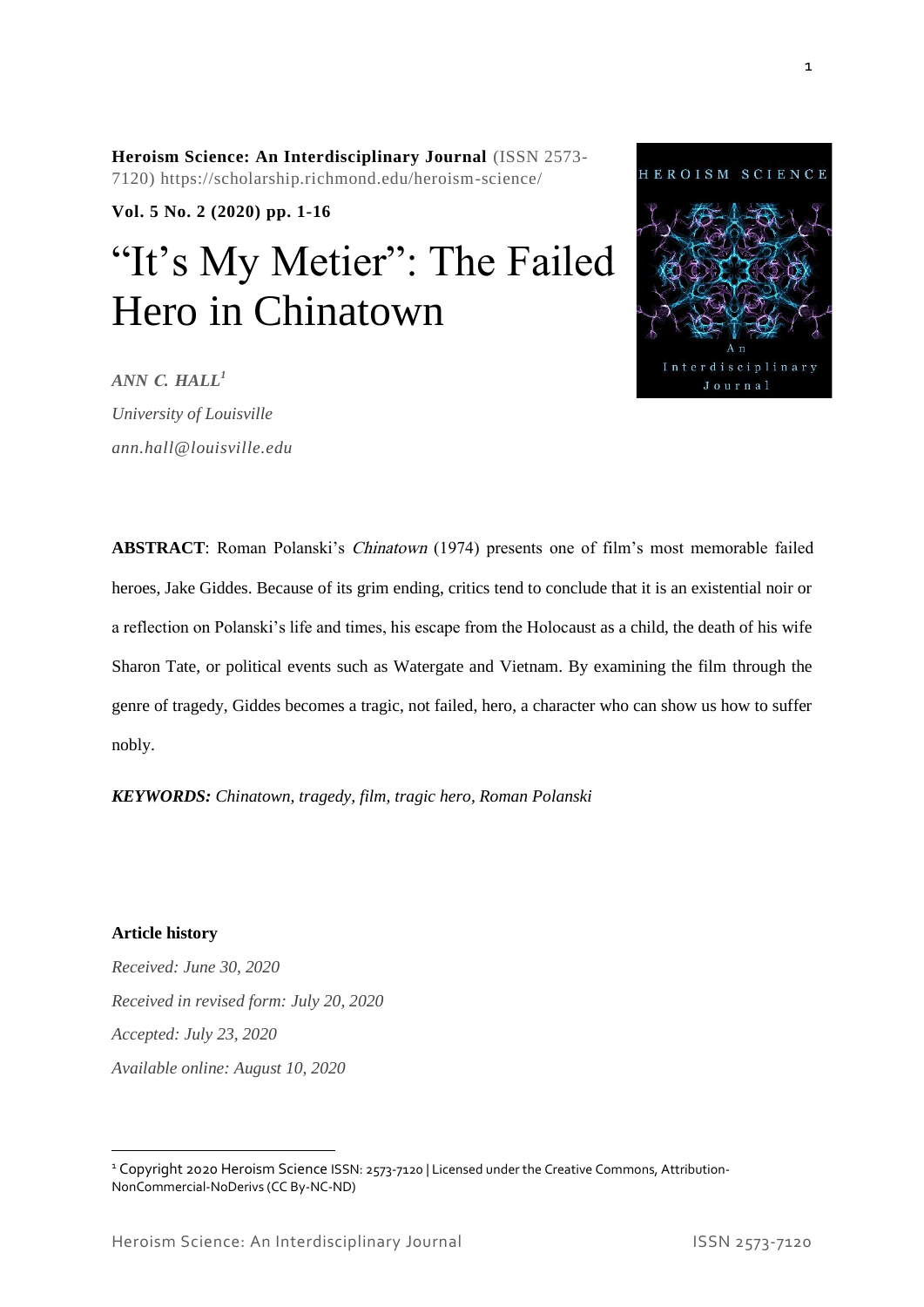### **"IT'S MY METIER": THE FAILED HERO IN CHINATOWN**

Roman Polanski's *Chinatown* (1974) offers a memorable failed hero in the character of detective Jake Giddes played by Jack Nicholson. From the opening of the movie to its final scene, Jake makes mistakes that most private investigators and even his assistants would never make. He even makes them repeatedly, as his former partner turned police lieutenant, Lou, reminds him, "you never learn." To add insult to injury, Giddes must wear a ridiculouslooking bandage over his nose because of a cut he sustained during a fight with a man half his size. Mistakes, no dashing looks, what is the value of such a failed hero? His story might serve as a "bad example," a cautionary tale. We might, for example, learn never to trust a "dame" or get involved. But Polanski's *Chinatown* does not offer simple conclusions. It is not a "whodunit," and his main character is not merely a failure. Instead, the film sets itself up as a tragedy, one of literature's highest genres, with the flawed Jake Giddes as its tragic hero.

Defining tragedy is probably as difficult as stopping the water that is being dumped into the ocean by the antagonists in the film. There is a tsunami of critical work on the subject that often tends to limit the application of the term to the ancient Greeks, Shakespeare, or the printed word, and limits heroes to the upper-class. Aristotle, who enjoyed defining and organizing genres, says that tragedy is a dramatic form that presents a hero, who is of noble birth or high social standing, who is neither saint nor sinner, but has some shortcomings that result in his "reversal of fortune," the tragedy. For Aristotle, the best tragedies include a recognition at the moment the hero falls from grace, a moment that affects the audience, a catharsis (11-19). Through the hero's realization, the audience reacts and perhaps reassesses their lives, choices, responses. Of course, this is a simplification, and critics have been arguing about Aristotle's definition since it first appeared. Even during the high points of ancient Greek and Roman drama, there were exceptions to the Aristotelian rules, and Renaissance dramatists like Shakespeare revised the requirements regarding the tragic hero's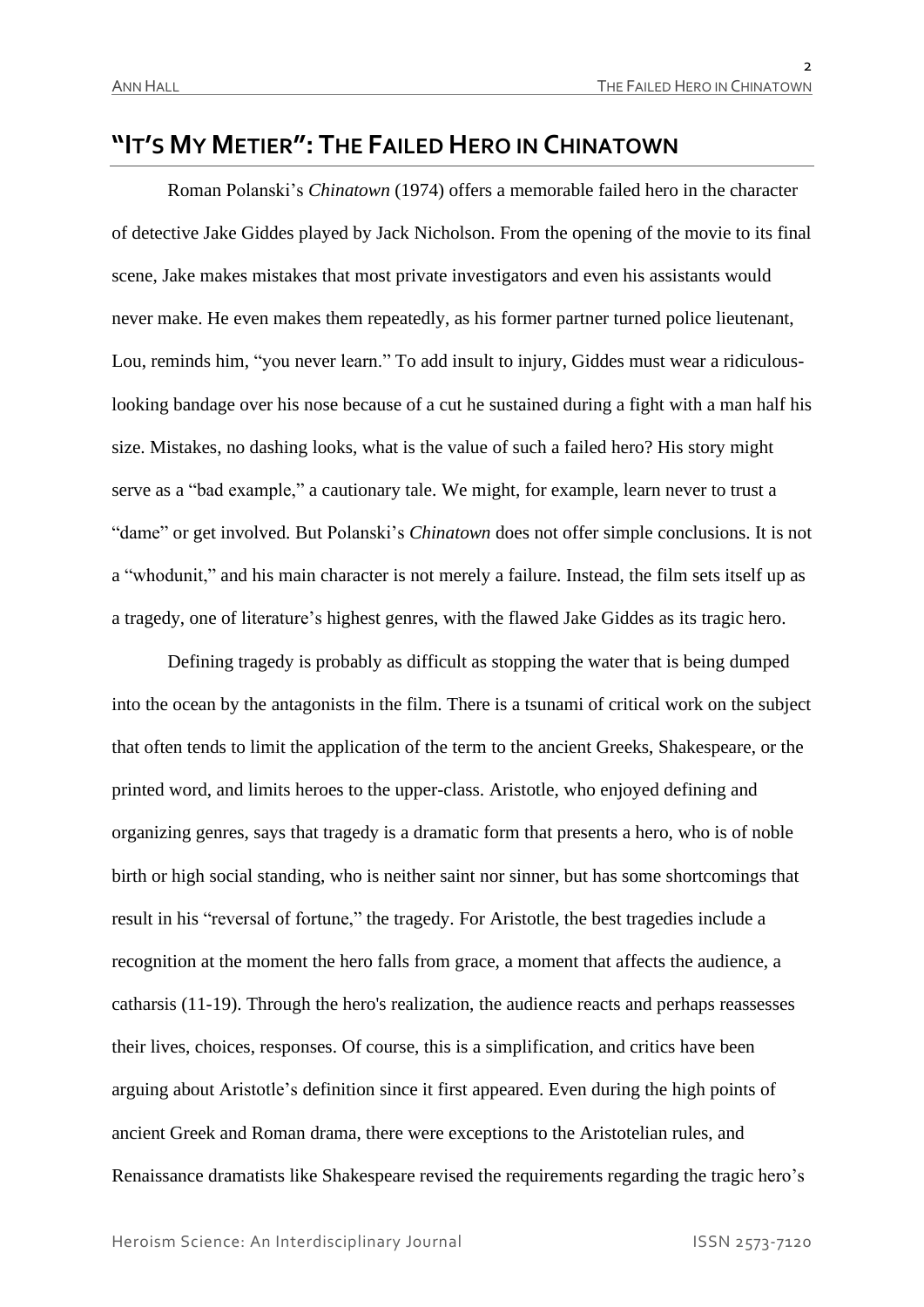status, as did Arthur Miller who cast a lowly salesman as his tragic hero in *Death of a Salesman*. While authors like George Steiner argue that tragedy may only exist in societies such as ancient Greece, Rome, and the Renaissance during which certain social, political, and religious assumptions were held, more and more work suggests that the tragic form is dynamic, evolving, and just as relevant today as it was in the past.<sup>2</sup>

What is important to note in most of the discussions about the tragic is that the hero fails, but he is not defeated. That is what makes it a tragedy. Rita Felski notes that as works "trend" toward tragedy, they offer heroes who overreach, who exhibit "miscalculated confidence and its consequences" (2). Their overconfidence leads to their "reversal of fortune," and we are left to ponder their missteps. The result is not a simple moral of the story or conclusion, however. Tragedy is more complicated, and Felski suggests that films have avoided the tragic to avoid such complications and offer more melodramas, works that assign "individual characters an unambiguous role in the Manichean struggle of good versus evil, virtue versus vice" (7). And while having a dashing hero overcome evil is satisfying, Felksi calls for a greater appreciation for the tragic in art and film because tragedy revels in ambiguity:

Tragedy is prized for its refusal to offer clear-cut solutions and absolute judgements; according to Hegel's influential thesis, it stages a conflict between competing rights rather than between right and wrong. Such a conflict, moreover, is often enacted in the divided desires and psyche of a single protagonist rather than being parceled out among a dramatic cast of allegorical types. (Felski 7)

Melodrama may make us feel good. Tragedy makes us think. It also offers an experience of tragedy through the actions of and tensions within the main character.

<sup>&</sup>lt;sup>2</sup> For a concise and readable overview of the theories regarding tragedy, see Rita Felski, Jennifer Wallace. Eagleton defends the everyday use of the term tragedy and deems it worthy of scholarly discussion.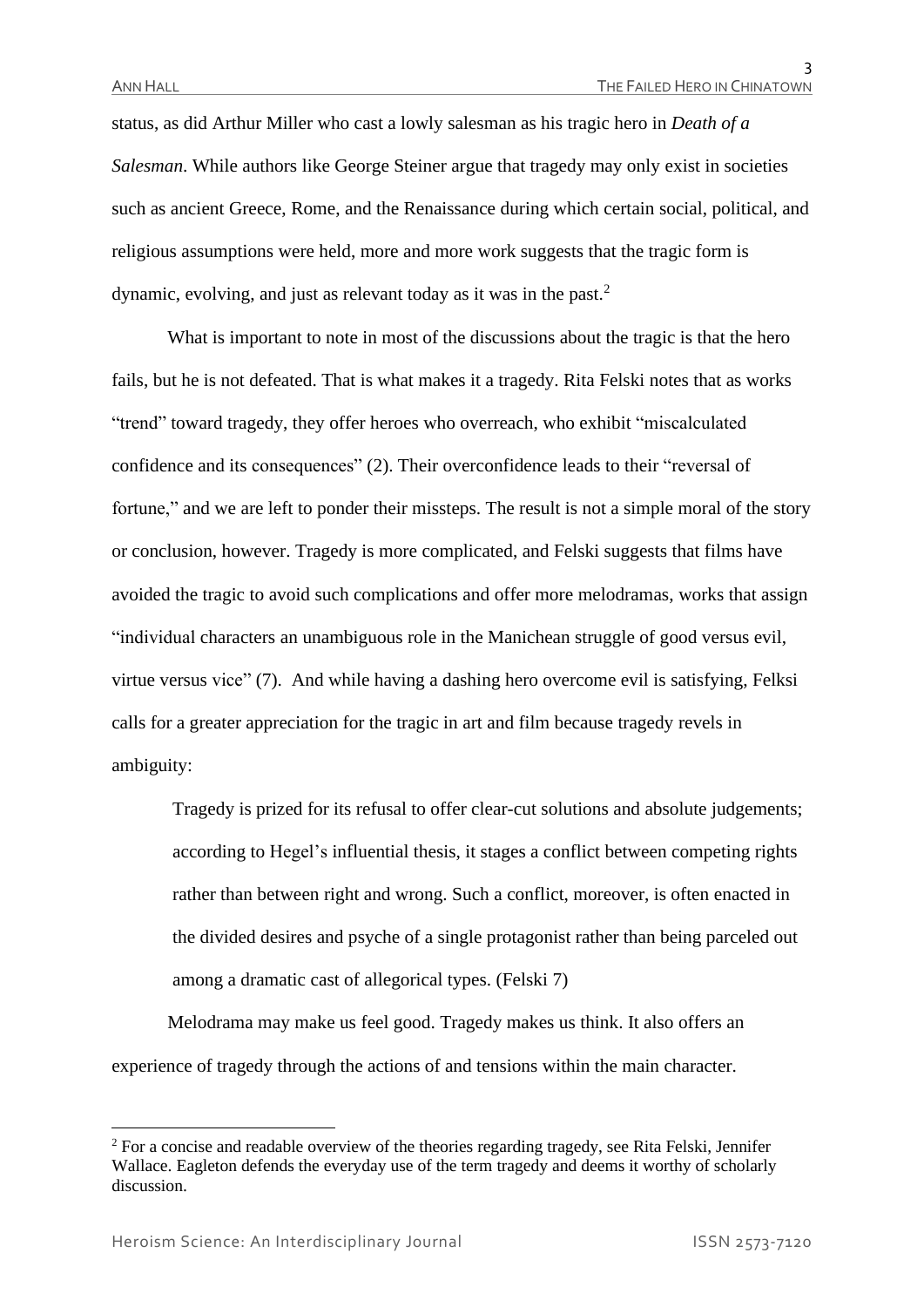4

Examining *Chinatown* as a tragedy, not a melodrama or "whodunit," makes the failed hero, Giddes, a tragic hero who is not just overcome by the impossible forces facing him, but he also remains strong through his strength of character, a combination of stubborness and grit that may teach us all how to respond to failure and loss.

Before moving to the film itself, it is important to note that director Roman Polanski had experience with the tragic literary form through his work directing *Macbeth* (1971). Polanski created a darker *Macbeth*, if that is possible, one without the "positive figures in the play," such as MacDuff and Malcolm (Deats 92). And as we shall see later, he darkened the script of *Chinatown,* as well.

Many point to Polanski's personal experiences with loss to explain the almost nihilistic conclusions to both *Macbeth* and *Chinatown:* his narrow escape from Holocaust Europe as a child, the murder of his wife Sharon Tate in 1969, as well as the national tragedies of Vietnam and Watergate in the United States at the time.<sup>3</sup> While all these may have influenced his personal and artistic perspectives, he self-self-consciously sought to create a tragedy in the generic sense of the term through this film. Robert Towne created the first script, and Polanski tightened it and adjusted the ending because he wanted the film to be an "unmitigated tragedy," but he never referenced his losses ((Wasson 120). Instead, Polanski explained his desire to film a tragedy by referring to another film that he saw when he was young, the classic *Of Mice and Men* (1939). At the end of that film, a character, Lenny, is murdered, and Polanski described that as tragedy, and "what made him remember, years later, the film, was tragedy" (Wasson 120). Polanski chose the tragic form, not the tragedies

<sup>&</sup>lt;sup>3</sup> Many critics struggle with the film because of its bleakness and characterize it as a new genre. Garrett Stewart concludes that it is a "metaphysical 'private eye' film" (32). R. Barton Palmer and Mary-Kay Gamel liken Jake Giddes to Oedipus but conclude that the film is a product of the seventies milieu, not a "transhistorical" art form, and point to the influence of the social issues of the day to explain the film. Tom Pollard compares Giddes to mythic heroes such as Osiris, Perseus, Theseus, Odysseus and others, concluding that Giddes is not among them; instead, he is a "postmodern hero." McGinnis concludes similarly. Novak summarizes it well—the consensus is that the film is despairing, if not defeatist, perhaps nihilistic" (255).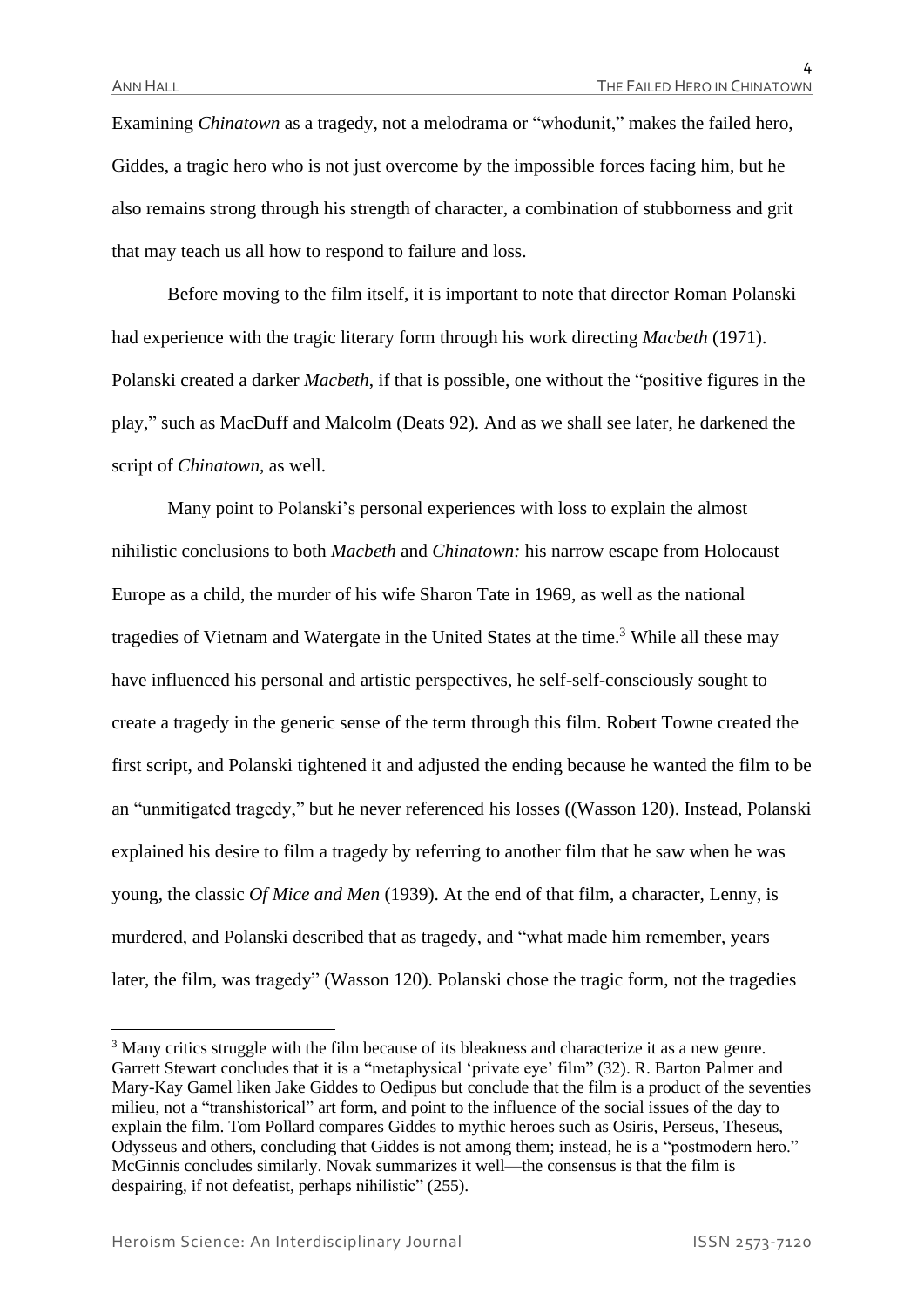of his life and era, because the form itself has a powerful effect on the audience, partly because the hero does not succeed.

The tragic elements in *Chinatown* are clear. The noir style creates a world filled with shadows, subterfuge, and ambiguity.<sup>4</sup> Drought-ridden Los Angeles "resembles the plaqueridden city of Thebes" (Belton 940) and Chinatown "stands for a sort of fatedness" (Novak 255), clearly a difficult situation with limited options. And our hero is definitely flawed. Even his detective practice, his "metier," adultery cases, marks him as different from the usual heroic noir investigators who take on homicides and always get their man (Cawelti 283). He appears greedy, only interested in "trying to make a living," an impression highlighted when his adversary, Noah Cross, mispronounces his name as "Gits," implying he is someone who is only concerned about what he "gets."

Along the way, however, we begin to see him differently. Whether he changes as a result of the obstacles or whether the obstacles reveal his true and noble character beneath his rough exterior, it is clear that by the end of the film, he is not just a selfish narcissist. He struggles to save a woman and her child, as well as the entire city of Los Angeles. He becomes "a man of honor and integrity who cannot be made to give up his quest for true justice" (Cawelti 280).

The film begins by encouraging the audience not only to sympathize with Giddes but to identify with him and assume that tragic self-confidence that will later cause problems for both Giddes and the viewers. *Chinatown* begins self-consciously, drawing our attention to the fact that it is a film and it has power. We do not begin with the plague, as *Oedipus* does. Instead, we see black-and-white photos of a couple having sex in the woods. A hand flips through the photos, a man groans. While the allusion may suggest pornography, it also

<sup>&</sup>lt;sup>4</sup> If defining tragedy has created a cottage industry for critics, so, too, has defining noir. James Naremore, one of the experts on the style, concludes "it has always been easier to recognize a film noir than to define the term" (9).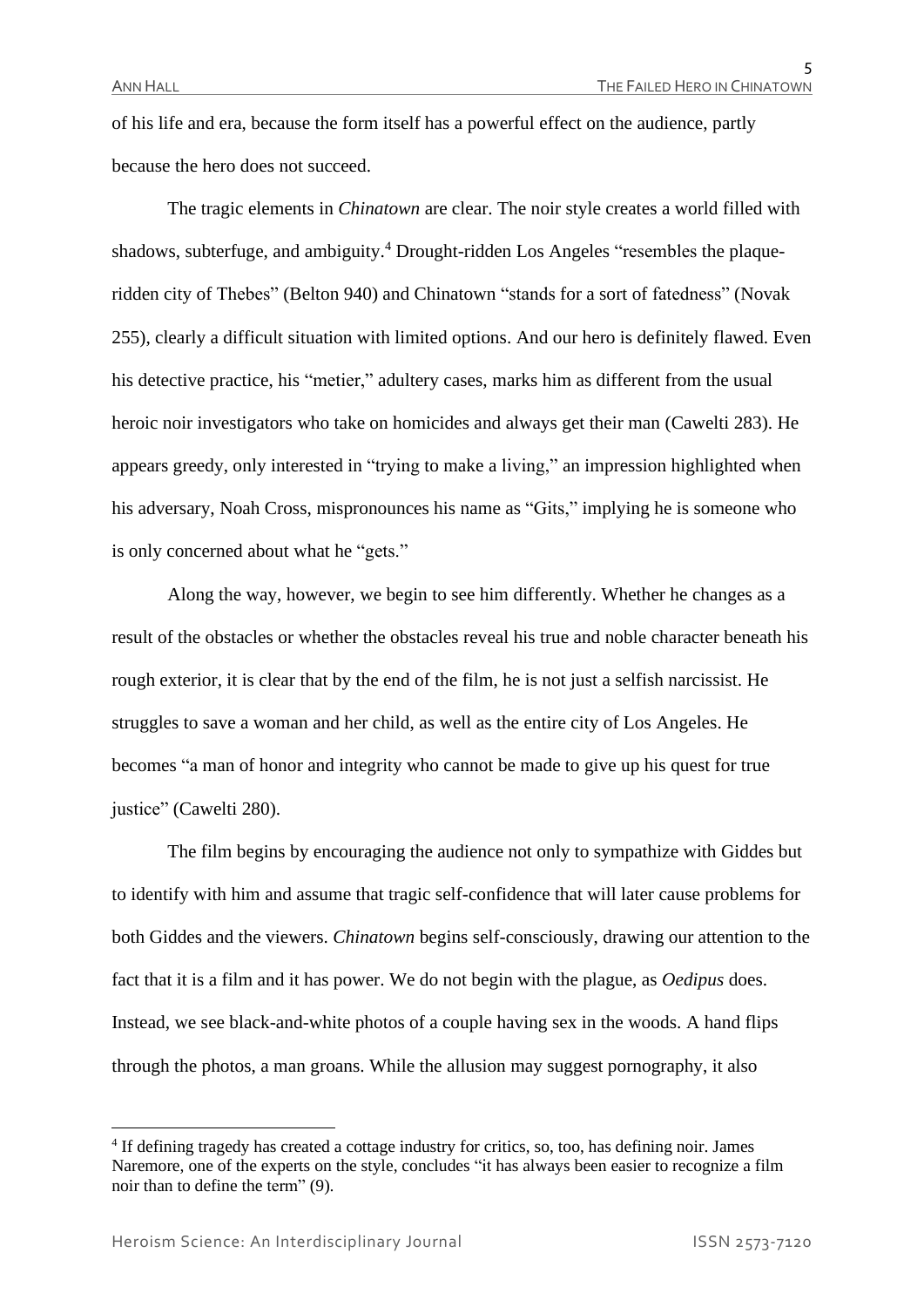6

references the early attempts at filmmaking when still photos were stacked and flipped to give the illusion of movement. Polanski seems to be reminding us that we have come a long way in terms of film art, perhaps suggesting that he is about to take the art form further. If nothing else, the opening flexes film's muscles; it is powerful enough to take on the tragic form.

The opening may also serve as a warning. What we see, may not be what we get. And the film repeatedly questions our ability to see and interpret images. There are numerous references to sight, blindness, glass, water, all suggesting how distorted our world can be at times. Giddes is a "private eye" who uses cameras, binoculars, and peeping-Tom or surveillance strategies. The Chinese gardener who mispronounces "grass" as "glass" underscores the water's distorting properties. Spectacles are found in the pond, attributed to one character, and then found to belong to someone else. Evelyn Mulwray has a "flaw in her iris" and is shot through that eye at the end of the film. In *Chinatown*, the "eyes" do not have it, so we must take care as we watch this film.

As the film challenges us to watch carefully, it sets us up to believe what we see. First, the photos lure us in, presenting us with a question or mystery. We want to know what is going on. Who is the couple in the photographs? Why are they here? The film offers us an answer immediately. Curly's wife is having an affair. Jake Giddes, our hero, has offered him the kind of "oracular" proof Shakespeare's Othello demanded to prove Desdemona untrue. Curly finds out his wife is cheating; gets upset; takes a shot of whiskey; goes home; and, as we learn later, does not divorce her because he is Catholic, but instead roughs her up a bit, puts her in her place, and reestablishes family harmony in an oddly nostalgic but completely sexist way. Case closed. This is our "metier" now. We "eye-dentify" with Giddes and his profession because we have experienced a successful resolution to a mystery and because Polanski directs most of the movie from Giddes's perspective.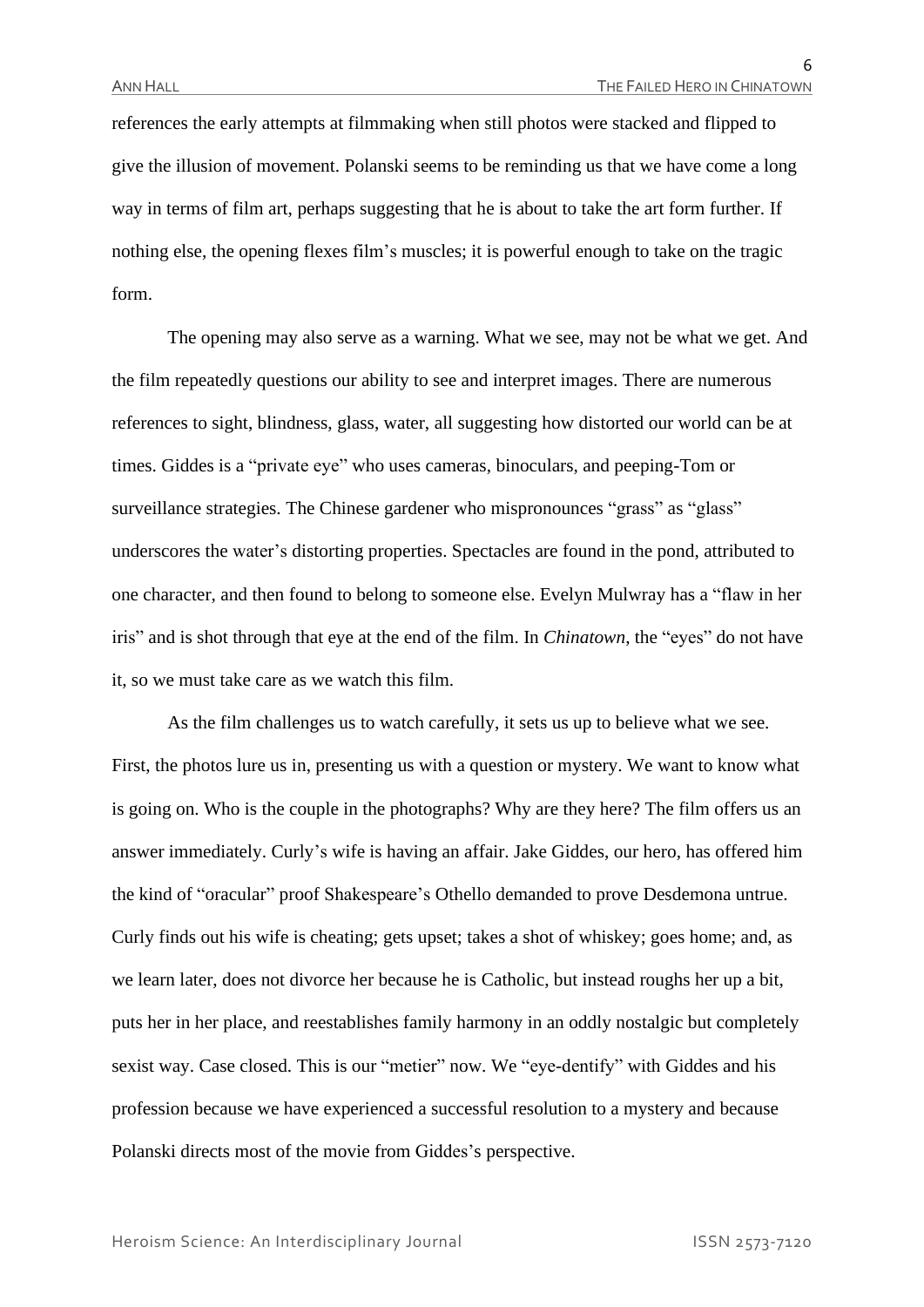The next case appears to offer a repeat performance. Another distraught spouse, this time a woman, Mrs. Mulwray, hires Giddes to find out if her husband, Hollis, Chief Engineer of Water and Power in Los Angeles, is having an affair. The scene is nearly a shot-for-shot imitation of the noir classic *The Maltese Falcon* (1939*)*, directed by John Huston who stars as Noah Cross in this film. The allusion to the older film also hints at a positive outcome for this case. And while Sam Spade would never care about fashion or Venetian blinds in the way that Giddes does, Giddes fulfills our expectations of a noir hero—rough around the edges, playing fast and loose with the law, but an independent man of integrity who solves his cases and triumphs over evil. And that's exactly what appears to happen during this second case. Giddes solves the problem in a matter of minutes. When his partner, Walsh, for example, takes pictures of two men, not an adulterous couple, Giddes takes over as the more experienced detective. And the film appears to reward his actions. He captures the adulterous couple on film, He is our hero, and he knows his surveillance. This is, after all, his "metier."

At this point, the film demonstrates and simultaneously critiques the appeal of melodramatic and traditional detectives and narratives. While flawed, Giddes knows his job. He has exposed the affair and solved the mystery of the affair. In the next several scenes, Giddes's work is exposed as flawed. Not only does Walsh's photo of the two men arguing hold clues about the true mystery that surrounds Giddes, but Giddes is attacked by a banker who criticizes Giddes's line of work. Giddes, of course, responds violently and impulsively, but the scene suggests that this kind of work and this kind of storytelling is "easy and sleazy."

The scene also highlights Giddes's unsavory qualities. First, the surprise appearance of the case in the papers hints that Giddes is not as in control as we or he thinks he is. Second, Giddes who "just trying to make a living" after he leaves the police force, appears selfinvolved, *nouveau riche*, just another participant in the capitalist overconsumption that is fueling the growth of Los Angeles. Third, Giddes relinquishes his battle with the banker to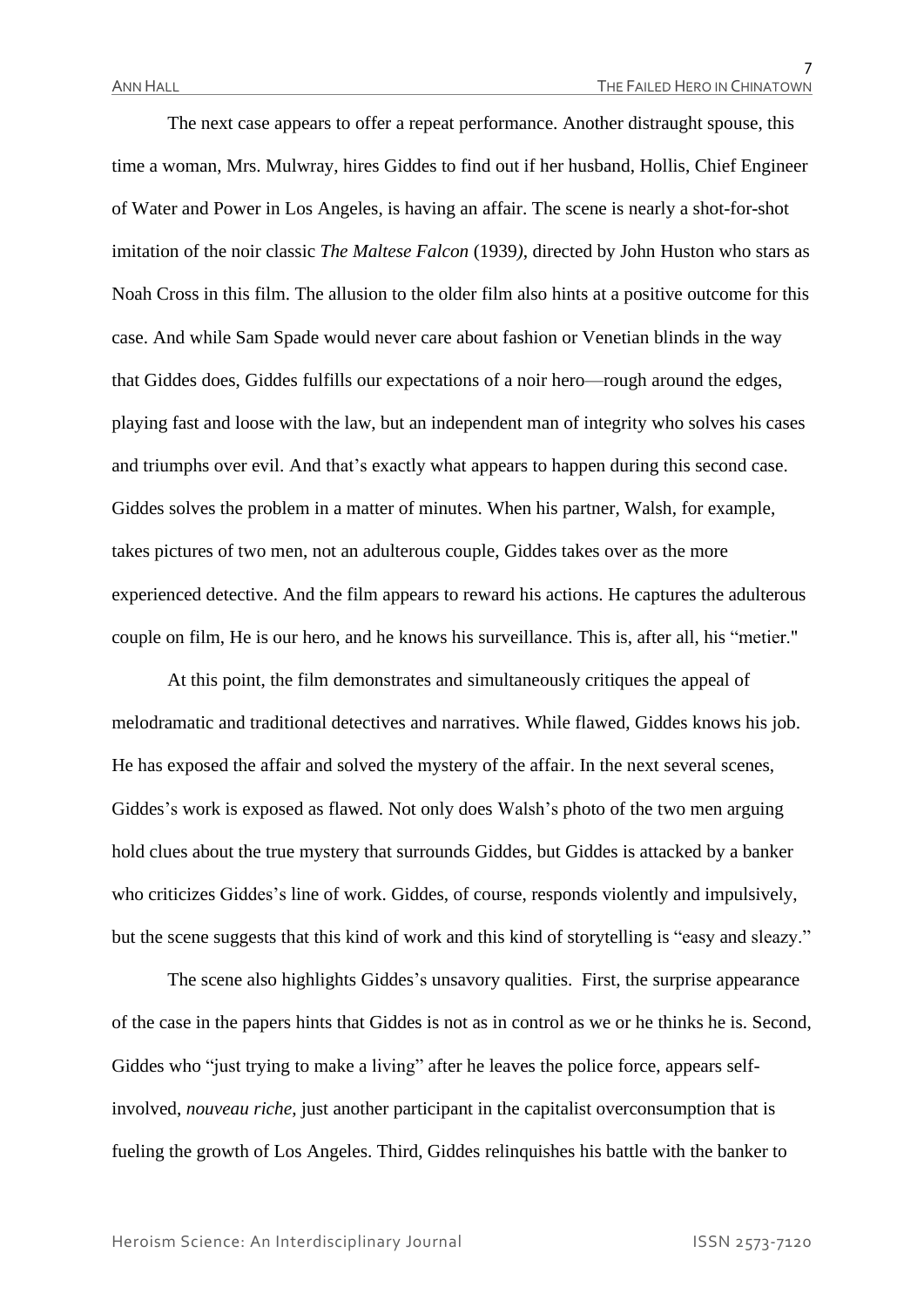hear a good dirty joke, making him appear superficial, a "hot head vulgarian" (Naremore 206).

The next scene confirms as much. Giddes returns to his office, ready to share his joke. His colleagues give him numerous cues to remain silent, but Giddes ignores them, tells the joke, and discovers that two clients are there. Giddes may be humiliated, but we are rewarded. We saw the truth, the situation, and the problem before he did. Our powers of observation appear better than his. We did not need him to see the clues his colleagues were indicating. But at the moment we engage in our own spectacular *hubris*, the film reveals that the Mrs. Mulwray in the office is the real Mrs. Mulwray and the previous visitor was a fake. We have been duped, and while we are not served with a lawsuit, as Giddes is, the revelation is just as humiliating for us as viewers as for our hero Giddes.

With the audience back on Giddes's side or at least returned to watching the film from his point of view, Giddes becomes more sympathetic. He is concerned with his reputation as a private investigator, but he is just as concerned over Hollis Mulwray. The people who framed Giddes also framed Hollis. He says, once again emphasizing his status as a "private eye," "If I can see him, I can help him."

His decision to help sends him to his former world, the Los Angeles criminal justice system. Here the film forces us to compare Giddes's character with those of the police officers, the supposed keepers of law and order. What we see is that there is not much difference between the two, and some of the officers are louts. They ridicule Giddes and his work, but his former partner, now lieutenant, Lou, treats him respectfully and offers him access to the case. From Lou he learns that Hollis is dead, and from his coroner friend, he learns that a drunk drowned in a river, a river Giddes knows is bone dry. In this way, while the rank and file police officers do not respect Giddes and dismiss him as foolish, the more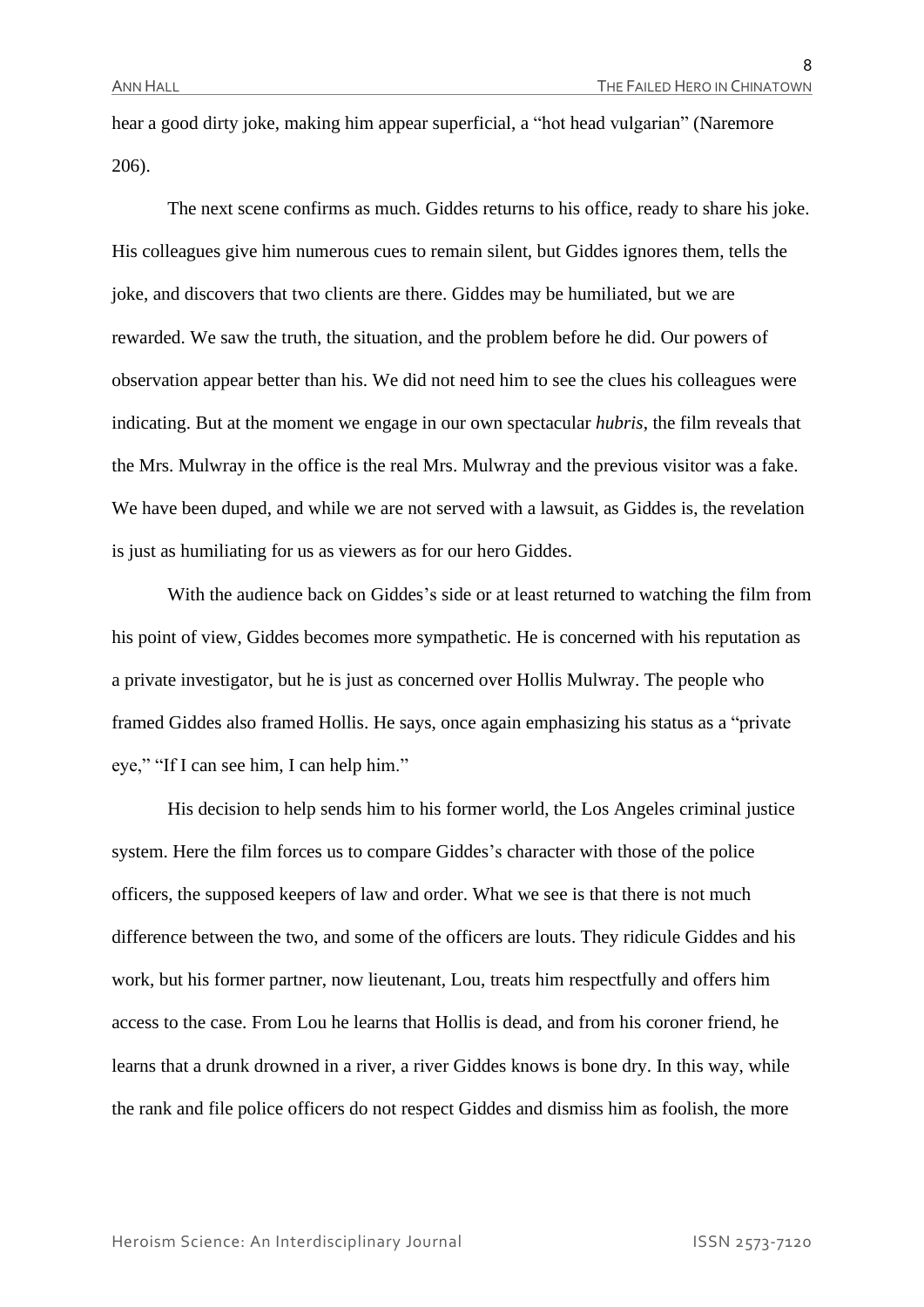admirable members of the Los Angeles criminal justice system afford him respect and information.

Like other heroes, Giddes takes risks. He suspects that freshwater from the Los Angeles area is being dumped into the ocean to create the drought that will lead to the passage of an ordinance to build a new dam, all orchestrated by Noah Cross who is using the dam and the new water supply to create an empire. On a stakeout, he is nearly killed as the water is released. As he escapes, however, his efforts are rewarded by an attack by one of Cross's thugs and a dwarf, played by director Roman Polanski, who cuts his nose because he is "nosy." Giddes risks his life, loses one of his precious Florsheim shoes, and faces humiliation and ridicule after the attack. He must wear a bandage on his nose through much of the film and takes a lot of ribbing as a result. But the gauze may also remind us of the film's earlier suggestion, that things are not what they seem, and this may be true of Giddes as well. Giddes may be flawed, but he, like Oedipus, seeks the truth.

On his quest, he encounters the enigmatic Mrs. Mulwray. Giddes relentlessly questions her about her marriage, father, and the mystery surrounding Los Angeles's water problems and land development. Just as relentlessly, she obfuscates the truth by lying, evading, and omitting details. She embodies the way the glass, cameras, and water distort even the most recognizable objects.

The film also aligns her with the inscrutability of Chinatown: "the female and the Oriental as Other are connected by Faye Dunaway's appearance: makeup and lighting maker her look as oriental as possible" (222). Novak adds, "when Evelyn is in frame, so too is one (or more) of her Chinese servants" (255). And while she is certainly not what she seems, her suggested Asian heritage could also be explained by the lack of references to her mother. While her father Cross looms over the film's action, no mother is ever mentioned. Given her father's drive to colonize all he sees, Eve's mother might have been one of any number of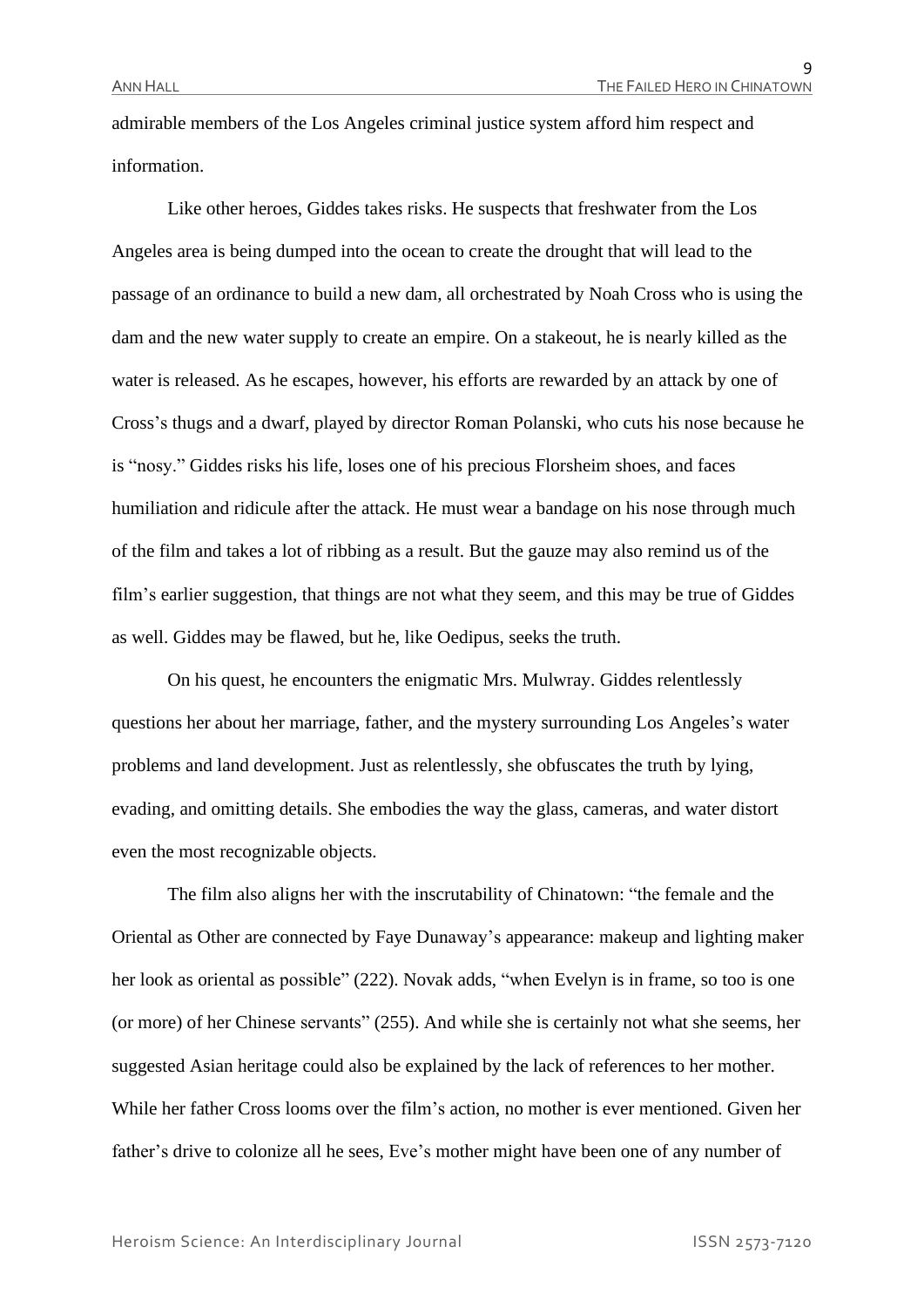Chinese servants in the Cross household over the years, a woman used and discarded like so many people in Cross's path. Phillip Novak complicates the association further arguing that linking Evelyn with Chinatown and representing both as inscrutable "others" make troubling statements about race and gender. Instead, Novak argues that we view Evelyn and Chinatown

as linked not by what they are or symbolize but by how they are viewed . . . .In other words, Evelyn and Chinatown are connected, but they are connected by function, by what they show us about Jake, not by meaning. Maybe Chinatown is just a place like any other. Maybe it's not bad luck at all—except for those who fail to read carefully. (258)

What is clear is that Evelyn is not a typical noir *femme fatale*, but the film presents her as such initially. After Hollis's murder, the police assume she was responsible for her husband's murder. Her father, too, describes her as unstable, jealous, and impulsive. He hires Giddes to "find the girl," Hollis's lover, to save her from his hysterical daughter. As in many noir films, the femme fatale attracts the noir hero. And Giddes like many noir heroes before him, succumbs to Evelyn's charms and sleeps with the dangerous Mrs. Mulwray.

And while we may think that Giddes has been caught in the spider's web by this mankiller, the moment provides greater insight into Giddes's character. He recalls his time in Chinatown, and he confesses his mistake: "I was trying to keep someone from being hurt and I ended up making sure she was hurt." Giddes's vulnerability endears him to the audience. He has made a mistake, and he may be making one with Mrs. Mulwray, but he continues to work and pursue the truth.

If we have any desire to deify Giddes, however, the next scene brings him down to earth with a thud. After Giddes reveals his secret, Evelyn responds, *cherche la femme.* Giddes does not understand, so she explains, "Was there a woman involved?" Giddes may have learned the word "metier," but he does not know French. Despite his office, his fancy shoes,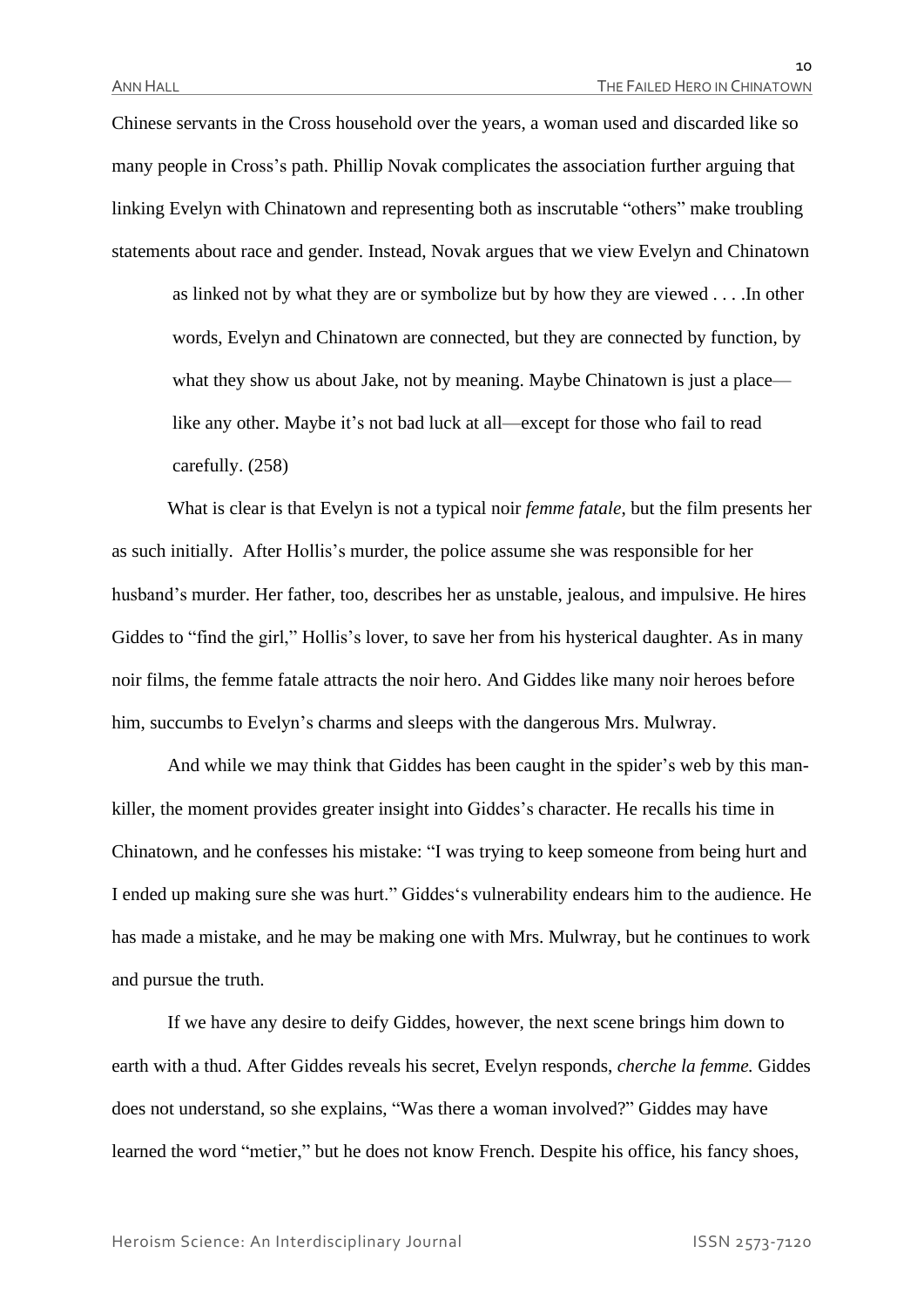his Venetian blinds, and his one French phrase, he is a regular guy, "just trying to make a living."

Despite his encounter with Evelyn, however, he does not trust her. When she is called away, he follows her. Through a peeping-Tom shot, we see what he sees—Evelyn giving sedatives to Hollis's young woman. Enraged, Giddes confronts her with the "truth" he has been told by her father. She has kidnapped the girl. Evelyn denies it and offers a partial truth. The girl is her sister. Giddes accepts the explanation, but he does not return to Evelyn's bed. Instead, he continues his investigation.

Tired of her evasiveness, Giddes removes himself from the family momentarily and returns to his law enforcement friends who tell him that Eve is, in fact, their prime suspect. And water and distorted perceptions play an important role in their conclusion. The autopsy concluded that Hollis was killed in saltwater, not freshwater. Giddes returns to the Mulwray home to discover in the saltwater pond a pair of glasses. He concludes that the glasses are Hollis's and the police are right. Determined to capture his *femme fatale*, Giddes, like Sam Spade before him, calls the police, but he wants to extract an explanation from his wayward lover. Like Spade, he pretends that he is only concerned about his reputation as a private investigator, but like Spade, he has strong feelings for a woman. As he reveals the glasses, the glasses that have helped him apparently "see" the truth, he confronts Evelyn with the fact that he knows she does not have a sister. Evelyn denies it. Frustrated, he slaps her violently. Whatever the secret she is hiding, it is buried deep. This is one of the film's most violent scenes. At last, she confesses, "She's my sister, she's my daughter, she's my sister, she's my daughter." Stunned, Giddes tries to fathom what he has just heard, stuttering, "He raped you." From Evelyn's response, this conclusion is not quite accurate either. Her father, Noah, and she had an incestuous relationship that led to the birth of Kathryn. Hollis cared for her and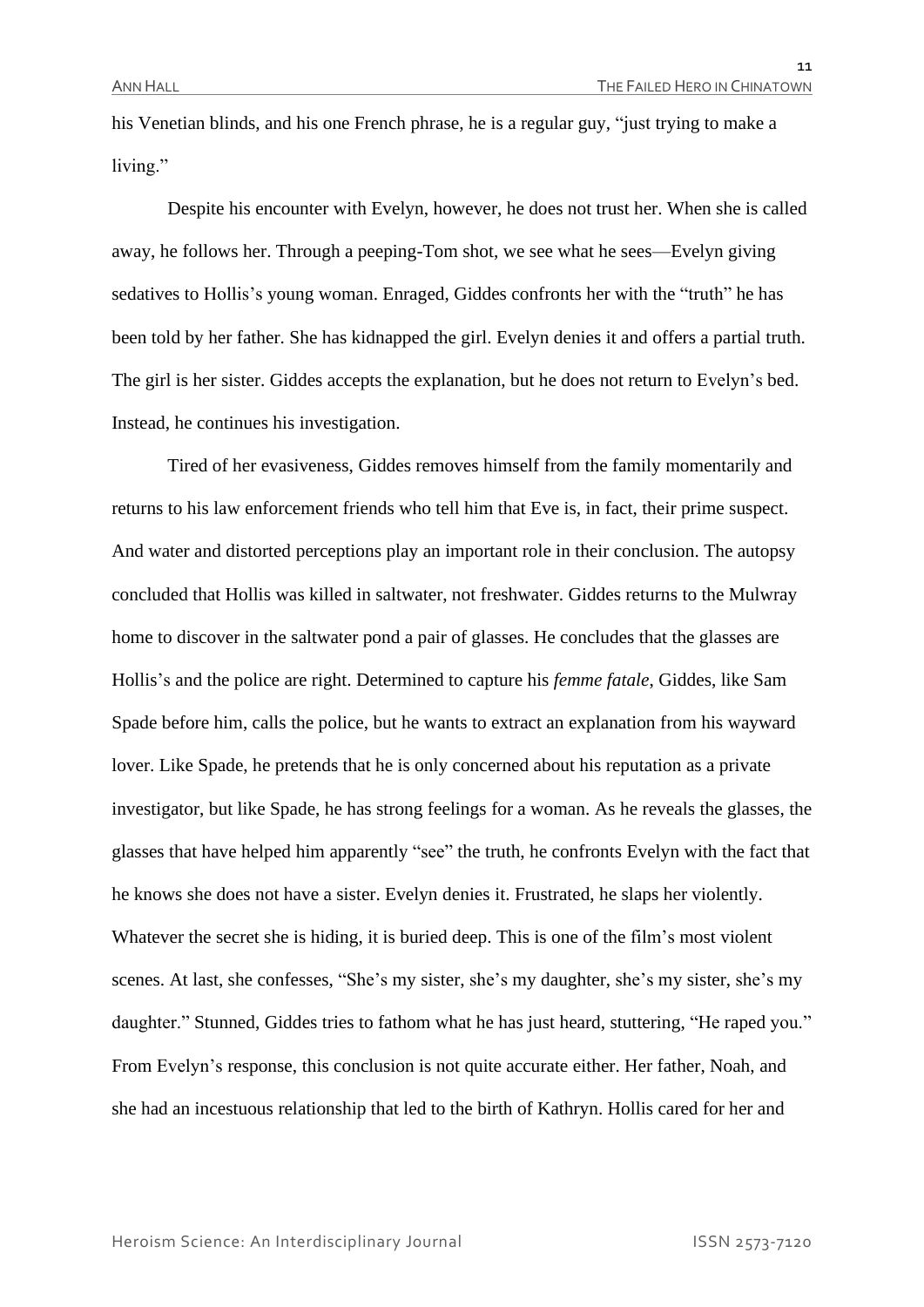rescued her from her father's clutches, but she knows that her father intends to do the same to Kathryn.

We are in the stuff of myth and the world of tragedy at this point. A character called Noah controls the water. He is played by John Huston who played Noah in his *The Bible: In the Beginning* (1966). A larger than life force embodied in one man, Noah explains his reasons for all he does, power and legacy. He tells Giddes, "most people never have to face the fact that they are capable of anything." He wants to control the water of Los Angeles to build his empire, and he wants to take Kathryn for himself so that he can reproduce himself. Noah is not just a character; he is a force of nature working to populate himself with himself.

Undaunted, Giddes continues his efforts to save the women. He is clearly out of his league, but there is something ennobling in his struggle. He strategizes. Captured by Cross's men, he is taken to a meeting place where he hopes the police will meet him and arrest Cross. As Giddes desperately tries to explain what Cross has done, not only to his daughter but to the city of Los Angeles, Cross catches sight of his daughters. He is determined to get Kathryn for himself. He pleads with Evelyn in such a reprehensible way that there is little doubt what he has in store for the innocent girl. Desperate to save Kathryn and escape, Evelyn shoots her father in the shoulder. As Lou attempts to take a non-lethal shot, Giddes reaches up, only to cause the discharge of another policeman's gun that hits Evelyn in the eye, the eye with the "flaw in the iris." It appears that our "eyes" do not have it. Giddes fails, evil wins.

As Giddes looks at Evelyn's corpse and as Cross takes Kathryn away, he comments, "as little as possible," a phrase that has been repeated throughout the film. It is the advice that the district attorney gave to Giddes when he as working in Chinatown. Lou, too, reminds Giddes, "Forget it, Jake, it's just Chinatown." At this point, it is easy to conclude that the film is nihilistic, a product of the disillusioned seventies, or a postmodern noir. But by looking at the film from Jake's perspective, seeing what he sees, and interpreting things the way he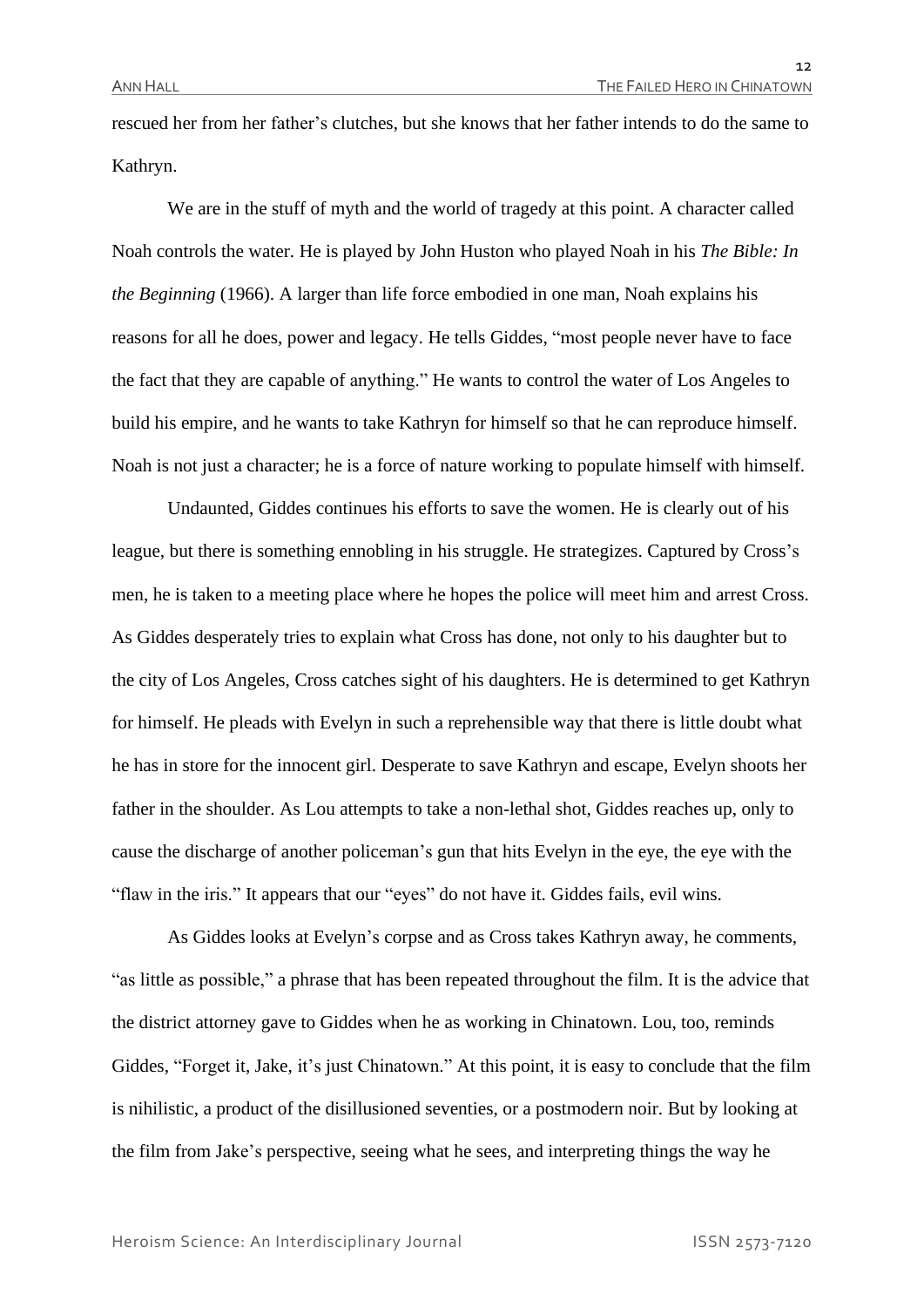does, we experience the tragedy and may have our own moment of recognition. Giddes has suffered a reversal of fortune, and it appears that his recognition is the advice given to him while in Chinatown. But what we have seen of his character throughout the film is not one that lives by the adage, "as little as possible." Instead, Jake has done everything he could to find the truth and help rescue the women from a terrible fate. And despite his failure, his quest and his commitment to heroic action reveals him as a flawed but noble character who did uncover the truth.

The film does not end here, however. In the only crane shot in the film, we see Giddes and Chinatown recede. Mary-Kay Gamel calls it "the 'Olympian' position of distance and superiority to Giddes," a superior position we have not experienced since the early moments in the film when we were solving mysteries and situations more successfully than Giddes. Gamel, who resists ascribing any universal conclusions regarding the film in favor of more historical conclusions, positions the film in the milieu of the seventies. But having experienced Giddes's quest through both the narrative and the cinematic techniques, it is difficult to ignore some transhistorical and universal meanings from the film. Giddes experienced tragedy before the action of the film. In Chinatown, he made an error and lost, but he does not give up. Despite his attempts to "just make a living," Giddes gets involved again. Like Noah, he repeats certain behaviors, but unlike Noah who repeats his actions to imprison, Giddes repeats in the hopes of offering freedom. As Scott Allison and George R. Goethals remind us, heroes struggle because it is an "inescapable part of the human experience. Heroes separate themselves from the rest because they don't allow the struggle to stop them from achieving great things" (111). Giddes continues to struggle, despite his failures. Like *Oedipus*, he may lose, but he does not acquiesce; therefore, he is a tragic hero and the film a tragedy.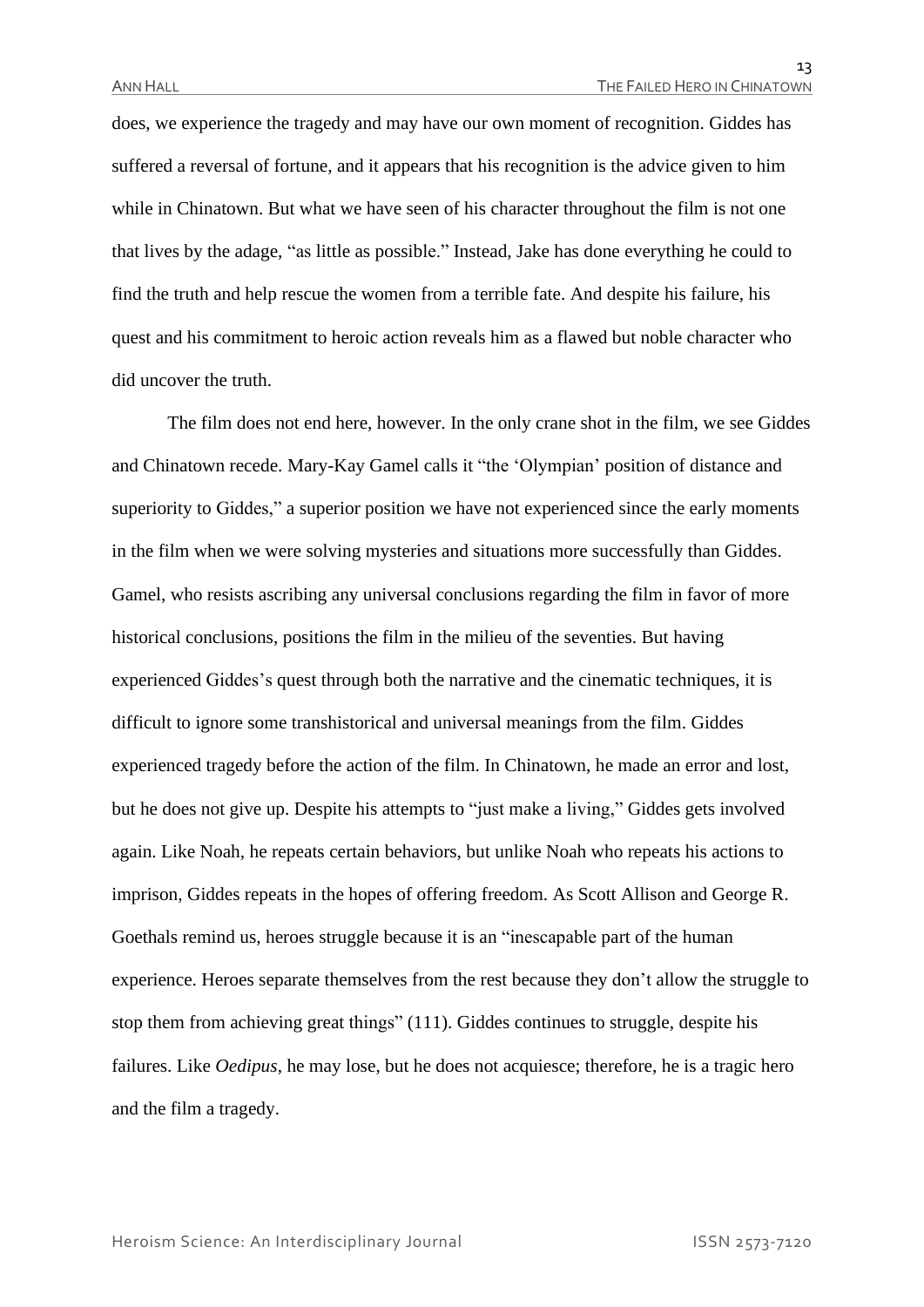Screenwriter Robert Towne wanted to conclude the film happily, with Giddes and the women going to Mexico and escaping Cross's clutches. Polanski and he fought bitterly over the conclusion, and the ending was not filmed until very late in the production process. Polanski wanted to end the film his way because his ending demonstrates that "a nobler detective is waiting to emerge" (qtd. in Wasson 139). Giddes's failure is our challenge. For Jake Giddes, he returned to his "metier," not adultery cases, but tragedy. And the film challenges us to ponder Giddes's choice.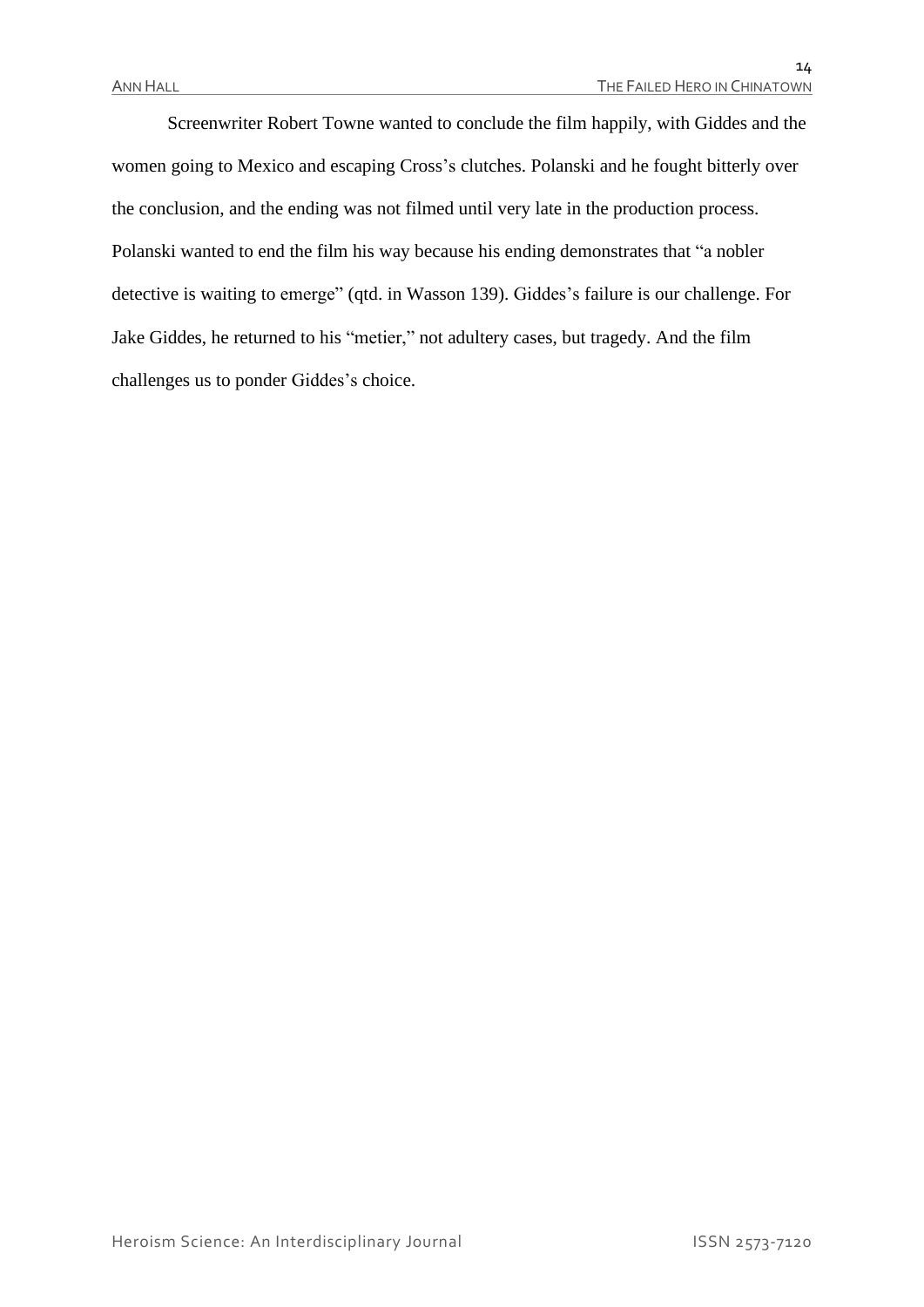### **REFERENCES**

- Allison, Scott T. and George R. Goethals. *Heroes: What They Do and Why We Need Them*. New York: Oxford UP, 2011.
- Aristotle. *Aristotle's Poetics: A Translation and Commentary for Students of Literature.*  Trans. Leon Golden. Talahassee: University Presses of Florida. 1981.
- Belton, John. "Language, Oedipus, and *Chinatown*." *MLN* 106.5 Comparative Literature (Dec. 1991). 933-950
- Cawelti, John G. "*Chinatown* and Generic Transformation in Recent American Films." *Film Genre Reader*. Ed. Barry Keith Grant. U of Texas P, 2012. 279-297.

Eagleton, Terry. *Sweet Violence: The Idea of the Tragic*. Oxford: Blackwell, 2003.

- Felski, Rita. "Introduction." *Rethinking Tragedy*. Ed. Rita Felski. Baltimore: Johns Hopkins UP, 2008.1-28.
- Gamel, Mary-Kay. "An American Tragedy: Chinatown." *The Bucknell Review*. 1 (1991). 209-231.
- McGinnis, Wayne D. "Chinatown: Roman Polanski's Contemporary Oedipus Story." *Literature Film Quarterly*, vol. 3, no. 3, Summer 1975, p. 249. EBSCOhost, [search.ebscohost.com/login.aspx?direct=true&db=fah&AN=6898403&site=ehost-live](http://search.ebscohost.com/login.aspx?direct=true&db=fah&AN=6898403&site=ehost-live)
- Naremore, James. *More Than Night: Film Noir in its Contexts*. Berkeley: U California P, 2008.
- Novak, Phillip. "The Chinatown Syndrome." *Criticism*. 49.3 (SU2007). 255-283.
- Palmer, R. Barton. "Chinatown and the Detective Story." *Literature/Film Quarterly*. 5.2 (Spring 1977).
- Steiner, George. *The Death of Tragedy*. New Haven: Yale UP, 1996.
- Stewart, Garrett. "'*The Long Goodbye* from *Chinatown*" *Film Quarterly*. 28.2 (WI 1974- 1975). 25-32.

Heroism Science: An Interdisciplinary Journal ISSN 2573-7120